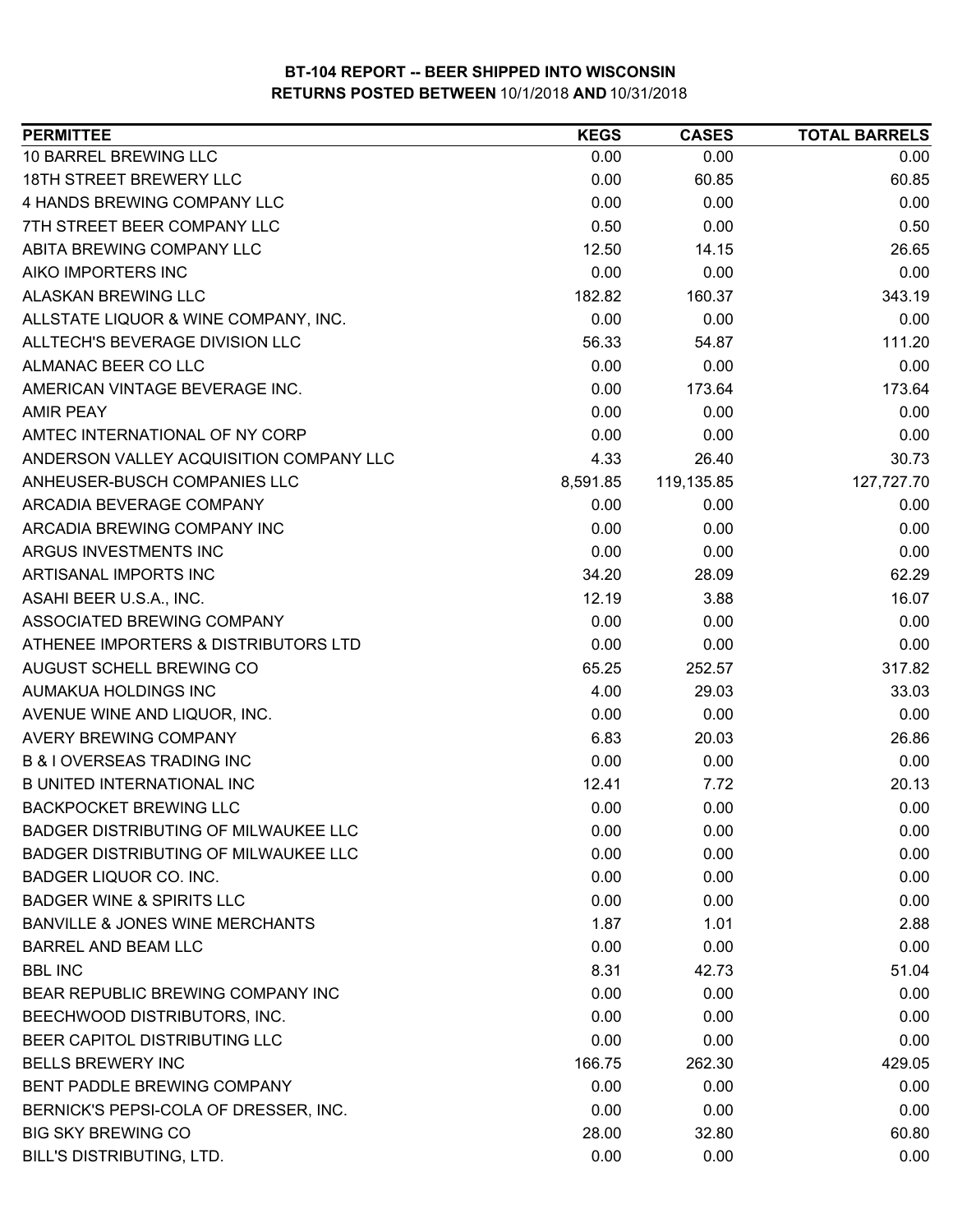| <b>BINDING BRAUEREI USA INC</b><br>5.10<br>135.70<br><b>BLACK LIST BEER LLC</b><br>0.00<br>0.00<br><b>BLACKROCKS BREWERY LLC</b><br>11.50<br>10.50<br><b>BLOCK 15 BREWING COMPANY</b><br>0.00<br>0.00<br>BLUE POINT BREWING COMPANY INC<br>0.00<br>0.00<br><b>BLUME BRAUHAUS LLC</b><br>0.00<br>0.00<br><b>BOSTON BEER CORPORATION</b><br>476.83<br>4,810.37<br><b>BOULDER BEER INC</b><br>12.00<br>18.58<br>BREAKTHRU BEVERAGE GROUP LLC<br>0.00<br>0.00<br>BREAKTHRU BEVERAGE GROUP LLC<br>0.00<br>0.00<br>BRECKENRIDGE BREWERY LLC<br>0.00<br>0.00<br><b>BRIAN EWING</b><br>4.50<br>41.62<br>0.00<br>BRICKSTONE PRODUCTION BREWERY LLC<br>0.00<br>BROWN-FORMAN CORPORATION<br>0.00<br>155.70<br><b>BRUGGE LLC</b><br>0.00<br>0.00<br><b>BUFFALO CREEK BREWING LLC</b><br>0.00<br>0.00<br>0.00<br>BUR OAK BREWING COMPANY LLC<br>0.00<br><b>BURIAL BEER CO LLC</b><br>0.00<br>0.00<br><b>BURNING BROTHERS BREWING LLC</b><br>0.00<br>0.00<br>C H EVANS BREWING CO INC<br>0.00<br>0.00 | <b>PERMITTEE</b> | <b>KEGS</b> | <b>CASES</b> | <b>TOTAL BARRELS</b> |
|-----------------------------------------------------------------------------------------------------------------------------------------------------------------------------------------------------------------------------------------------------------------------------------------------------------------------------------------------------------------------------------------------------------------------------------------------------------------------------------------------------------------------------------------------------------------------------------------------------------------------------------------------------------------------------------------------------------------------------------------------------------------------------------------------------------------------------------------------------------------------------------------------------------------------------------------------------------------------------------------|------------------|-------------|--------------|----------------------|
|                                                                                                                                                                                                                                                                                                                                                                                                                                                                                                                                                                                                                                                                                                                                                                                                                                                                                                                                                                                         |                  |             |              | 140.80               |
|                                                                                                                                                                                                                                                                                                                                                                                                                                                                                                                                                                                                                                                                                                                                                                                                                                                                                                                                                                                         |                  |             |              | 0.00                 |
|                                                                                                                                                                                                                                                                                                                                                                                                                                                                                                                                                                                                                                                                                                                                                                                                                                                                                                                                                                                         |                  |             |              | 22.00                |
|                                                                                                                                                                                                                                                                                                                                                                                                                                                                                                                                                                                                                                                                                                                                                                                                                                                                                                                                                                                         |                  |             |              | 0.00                 |
|                                                                                                                                                                                                                                                                                                                                                                                                                                                                                                                                                                                                                                                                                                                                                                                                                                                                                                                                                                                         |                  |             |              | 0.00                 |
|                                                                                                                                                                                                                                                                                                                                                                                                                                                                                                                                                                                                                                                                                                                                                                                                                                                                                                                                                                                         |                  |             |              | 0.00                 |
|                                                                                                                                                                                                                                                                                                                                                                                                                                                                                                                                                                                                                                                                                                                                                                                                                                                                                                                                                                                         |                  |             |              | 5,287.20             |
|                                                                                                                                                                                                                                                                                                                                                                                                                                                                                                                                                                                                                                                                                                                                                                                                                                                                                                                                                                                         |                  |             |              | 30.58                |
|                                                                                                                                                                                                                                                                                                                                                                                                                                                                                                                                                                                                                                                                                                                                                                                                                                                                                                                                                                                         |                  |             |              | 0.00                 |
|                                                                                                                                                                                                                                                                                                                                                                                                                                                                                                                                                                                                                                                                                                                                                                                                                                                                                                                                                                                         |                  |             |              | 0.00                 |
|                                                                                                                                                                                                                                                                                                                                                                                                                                                                                                                                                                                                                                                                                                                                                                                                                                                                                                                                                                                         |                  |             |              | 0.00                 |
|                                                                                                                                                                                                                                                                                                                                                                                                                                                                                                                                                                                                                                                                                                                                                                                                                                                                                                                                                                                         |                  |             |              | 46.12                |
|                                                                                                                                                                                                                                                                                                                                                                                                                                                                                                                                                                                                                                                                                                                                                                                                                                                                                                                                                                                         |                  |             |              | 0.00                 |
|                                                                                                                                                                                                                                                                                                                                                                                                                                                                                                                                                                                                                                                                                                                                                                                                                                                                                                                                                                                         |                  |             |              | 155.70               |
|                                                                                                                                                                                                                                                                                                                                                                                                                                                                                                                                                                                                                                                                                                                                                                                                                                                                                                                                                                                         |                  |             |              | 0.00                 |
|                                                                                                                                                                                                                                                                                                                                                                                                                                                                                                                                                                                                                                                                                                                                                                                                                                                                                                                                                                                         |                  |             |              | 0.00                 |
|                                                                                                                                                                                                                                                                                                                                                                                                                                                                                                                                                                                                                                                                                                                                                                                                                                                                                                                                                                                         |                  |             |              | 0.00                 |
|                                                                                                                                                                                                                                                                                                                                                                                                                                                                                                                                                                                                                                                                                                                                                                                                                                                                                                                                                                                         |                  |             |              | 0.00                 |
|                                                                                                                                                                                                                                                                                                                                                                                                                                                                                                                                                                                                                                                                                                                                                                                                                                                                                                                                                                                         |                  |             |              | 0.00                 |
|                                                                                                                                                                                                                                                                                                                                                                                                                                                                                                                                                                                                                                                                                                                                                                                                                                                                                                                                                                                         |                  |             |              | 0.00                 |
| C HAVEN IMPORTS LLC<br>0.00<br>0.00                                                                                                                                                                                                                                                                                                                                                                                                                                                                                                                                                                                                                                                                                                                                                                                                                                                                                                                                                     |                  |             |              | 0.00                 |
| 0.00<br>C.J.W., INC.<br>0.00                                                                                                                                                                                                                                                                                                                                                                                                                                                                                                                                                                                                                                                                                                                                                                                                                                                                                                                                                            |                  |             |              | 0.00                 |
| CANAL STREET BREWING CO LLC<br>134.00<br>780.13                                                                                                                                                                                                                                                                                                                                                                                                                                                                                                                                                                                                                                                                                                                                                                                                                                                                                                                                         |                  |             |              | 914.13               |
| CAPITOL-HUSTING COMPANY, INC.<br>0.00<br>0.00                                                                                                                                                                                                                                                                                                                                                                                                                                                                                                                                                                                                                                                                                                                                                                                                                                                                                                                                           |                  |             |              | 0.00                 |
| 0.00<br>242.50<br>CARRIAGE HOUSE IMPORTS, LTD.                                                                                                                                                                                                                                                                                                                                                                                                                                                                                                                                                                                                                                                                                                                                                                                                                                                                                                                                          |                  |             |              | 242.50               |
| CASCADE BREWING COMPANY LLC<br>0.00<br>0.00                                                                                                                                                                                                                                                                                                                                                                                                                                                                                                                                                                                                                                                                                                                                                                                                                                                                                                                                             |                  |             |              | 0.00                 |
| CENTRAL BEER IMPORT & EXPORT INC<br>0.00<br>0.00                                                                                                                                                                                                                                                                                                                                                                                                                                                                                                                                                                                                                                                                                                                                                                                                                                                                                                                                        |                  |             |              | 0.00                 |
| <b>CEREBRAL BREWING LLC</b><br>0.00<br>0.00                                                                                                                                                                                                                                                                                                                                                                                                                                                                                                                                                                                                                                                                                                                                                                                                                                                                                                                                             |                  |             |              | 0.00                 |
| 0.00<br>CHAMPION BREWING COMPANY LLC<br>0.00                                                                                                                                                                                                                                                                                                                                                                                                                                                                                                                                                                                                                                                                                                                                                                                                                                                                                                                                            |                  |             |              | 0.00                 |
| CHAS A BERNICK INC<br>13.34<br>19.96                                                                                                                                                                                                                                                                                                                                                                                                                                                                                                                                                                                                                                                                                                                                                                                                                                                                                                                                                    |                  |             |              | 33.30                |
| 0.00<br>0.00<br>CHAS A BERNICK INC                                                                                                                                                                                                                                                                                                                                                                                                                                                                                                                                                                                                                                                                                                                                                                                                                                                                                                                                                      |                  |             |              | 0.00                 |
| <b>CHATHAM IMPORTS INC</b><br>0.00<br>0.00                                                                                                                                                                                                                                                                                                                                                                                                                                                                                                                                                                                                                                                                                                                                                                                                                                                                                                                                              |                  |             |              | 0.00                 |
| CHICAGO BREW WERKS INC<br>0.00<br>0.00                                                                                                                                                                                                                                                                                                                                                                                                                                                                                                                                                                                                                                                                                                                                                                                                                                                                                                                                                  |                  |             |              | 0.00                 |
| <b>CHRIS MICHNER</b><br>0.50<br>0.00                                                                                                                                                                                                                                                                                                                                                                                                                                                                                                                                                                                                                                                                                                                                                                                                                                                                                                                                                    |                  |             |              | 0.50                 |
| <b>CHRISTIAN P SCHAEFER</b><br>0.00<br>36.97                                                                                                                                                                                                                                                                                                                                                                                                                                                                                                                                                                                                                                                                                                                                                                                                                                                                                                                                            |                  |             |              | 36.97                |
| <b>CIGAR CITY BREWING LLC</b><br>14.00<br>72.58                                                                                                                                                                                                                                                                                                                                                                                                                                                                                                                                                                                                                                                                                                                                                                                                                                                                                                                                         |                  |             |              | 86.58                |
| CITY BREWING COMPANY, LLC<br>0.00<br>0.00                                                                                                                                                                                                                                                                                                                                                                                                                                                                                                                                                                                                                                                                                                                                                                                                                                                                                                                                               |                  |             |              | 0.00                 |
| <b>CLASSIC BREWING COMPANY</b><br>0.00<br>143.42                                                                                                                                                                                                                                                                                                                                                                                                                                                                                                                                                                                                                                                                                                                                                                                                                                                                                                                                        |                  |             |              | 143.42               |
| COLD SPRING BREWING COMPANY<br>0.00<br>0.00                                                                                                                                                                                                                                                                                                                                                                                                                                                                                                                                                                                                                                                                                                                                                                                                                                                                                                                                             |                  |             |              | 0.00                 |
| <b>COLLECTIVE ARTS USA LTD</b><br>0.00<br>0.00                                                                                                                                                                                                                                                                                                                                                                                                                                                                                                                                                                                                                                                                                                                                                                                                                                                                                                                                          |                  |             |              | 0.00                 |
| <b>COMEBACK BREWING INC</b><br>0.00<br>0.00                                                                                                                                                                                                                                                                                                                                                                                                                                                                                                                                                                                                                                                                                                                                                                                                                                                                                                                                             |                  |             |              | 0.00                 |
| CORONADO BREWING COMPANY INC<br>15.21<br>22.46                                                                                                                                                                                                                                                                                                                                                                                                                                                                                                                                                                                                                                                                                                                                                                                                                                                                                                                                          |                  |             |              | 37.67                |
| CRAFT BREW ALLIANCE INC<br>0.00<br>0.00                                                                                                                                                                                                                                                                                                                                                                                                                                                                                                                                                                                                                                                                                                                                                                                                                                                                                                                                                 |                  |             |              | 0.00                 |
| <b>CRAFT IMPORTS LLC</b><br>0.00<br>0.00                                                                                                                                                                                                                                                                                                                                                                                                                                                                                                                                                                                                                                                                                                                                                                                                                                                                                                                                                |                  |             |              | 0.00                 |
| <b>CRAFT REVOLUTION LLC</b><br>0.00<br>0.00                                                                                                                                                                                                                                                                                                                                                                                                                                                                                                                                                                                                                                                                                                                                                                                                                                                                                                                                             |                  |             |              | 0.00                 |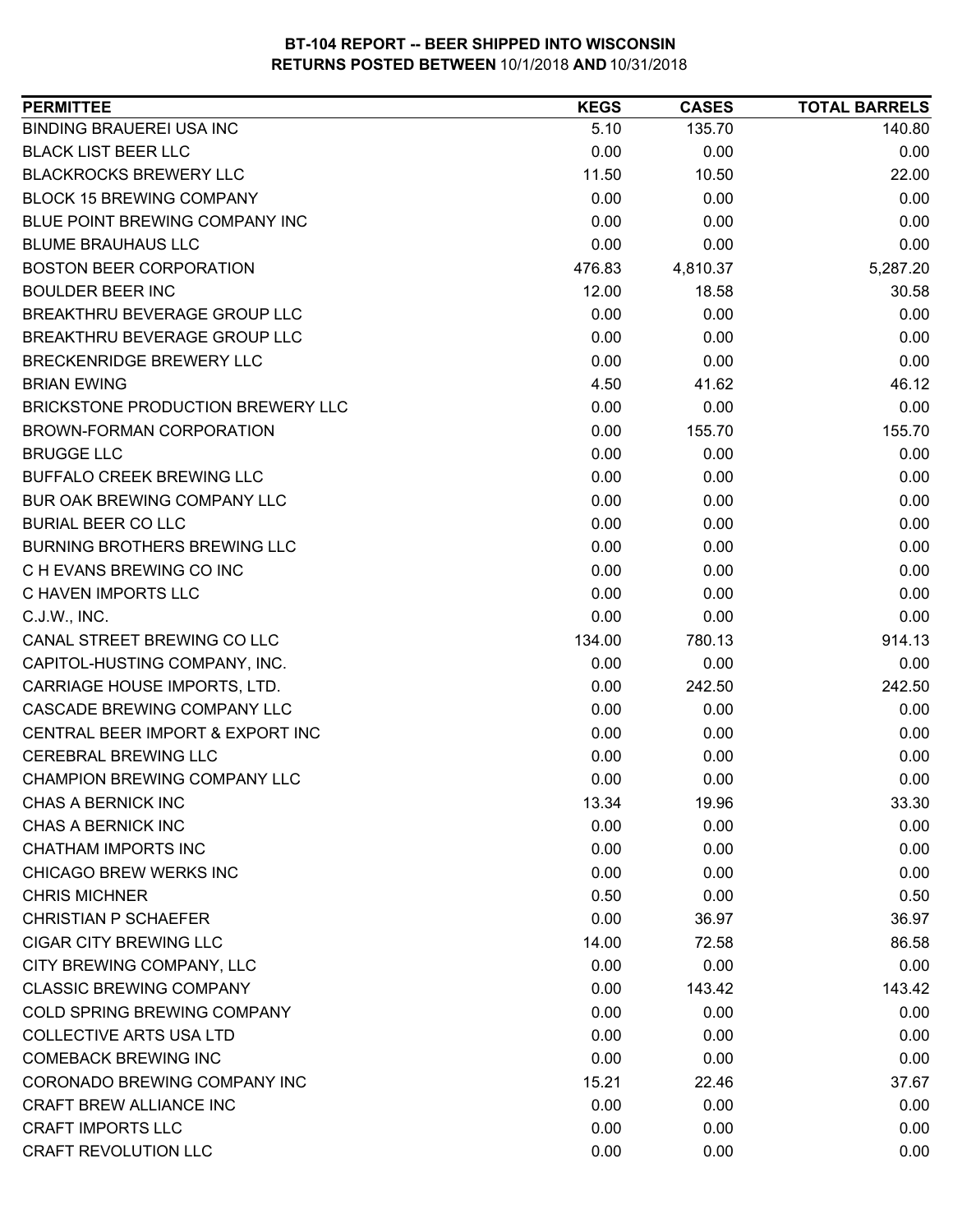| <b>PERMITTEE</b>                           | <b>KEGS</b> | <b>CASES</b> | <b>TOTAL BARRELS</b> |
|--------------------------------------------|-------------|--------------|----------------------|
| <b>CROWN IMPORTS LLC</b>                   | 0.00        | 16,223.07    | 16,223.07            |
| <b>CUSTOM CALIFORNIA CRAFT BEER LLC</b>    | 0.00        | 0.00         | 0.00                 |
| <b>CYPRESS COAST RESTAURANT LLC</b>        | 0.00        | 0.00         | 0.00                 |
| D&V INTERNATIONAL INC                      | 0.00        | 0.00         | 0.00                 |
| DANGEROUS MAN BREWING COMPANY LLC          | 0.00        | 0.00         | 0.00                 |
| <b>DANNY RAKOVIC</b>                       | 0.00        | 2.99         | 2.99                 |
| DAPPER BREWING COMPANY LLC                 | 2.00        | 5.57         | 7.57                 |
| DEAN DISTRIBUTING, INC.                    | 0.00        | 0.00         | 0.00                 |
| DEAN DISTRIBUTING, INC.                    | 0.00        | 0.00         | 0.00                 |
| DESCHUTES BREWERY INC                      | 170.73      | 177.97       | 348.70               |
| DESTIHL HOLDINGS LLC                       | 0.00        | 0.00         | 0.00                 |
| DETROIT RIVERTOWN BREWING LLC              | 7.33        | 15.67        | 23.00                |
| DIAGEO BEER COMPANY USA                    | 352.82      | 2,760.86     | 3,113.68             |
| DISCOUNT LIQUOR, INC.                      | 0.00        | 0.00         | 0.00                 |
| DOANE DISTRIBUTING, INC.                   | 0.00        | 0.00         | 0.00                 |
| DOGFISH HEAD CRAFT BREWERY LLC             | 50.34       | 206.39       | 256.73               |
| DOVETAIL BREWERY INC                       | 0.00        | 0.00         | 0.00                 |
| DOYNA LTD                                  | 0.00        | 0.00         | 0.00                 |
| DREKKER BREWING COMPANY LLC                | 0.00        | 0.00         | 0.00                 |
| DRY DOCK ENTERPRISES INC                   | 0.00        | 0.00         | 0.00                 |
| DUVEL MOORTGAT USA LTD                     | 16.58       | 101.07       | 117.65               |
| E & J GALLO WINERY                         | 0.00        | 44.51        | 44.51                |
| EASTERN LIQUORS USA INC                    | 0.00        | 0.00         | 0.00                 |
| EINSTOK BEER COMPANY LP                    | 13.50       | 26.83        | 40.33                |
| EL DORADO BEVERAGE CO                      | 0.00        | 0.00         | 0.00                 |
| EL SEGUNDO BREWING CO LLC                  | 0.00        | 0.00         | 0.00                 |
| ELYSIAN BREWING COMPANY INC                | 0.00        | 0.00         | 0.00                 |
| EPIC BREWING COMPANY LLC                   | 0.00        | 0.00         | 0.00                 |
| <b>EPIC BREWING COMPANY LLC</b>            | 16.50       | 11.30        | 27.80                |
| <b>FABIANO BROTHERS - WISCONSIN LLC</b>    | 0.00        | 0.00         | 0.00                 |
| FAIR STATE BREWING COOPERATIVE             | 20.66       | 55.64        | 76.30                |
| <b>FISH BREWING CO</b>                     | 0.00        | 0.00         | 0.00                 |
| FLANIGAN DISTRIBUTING OF DOOR COUNTY, INC. | 0.00        | 0.00         | 0.00                 |
| FLYING DOG BREWERY LLLP                    | 0.00        | 20.90        | 20.90                |
| FOUR SEASONS BEER DISTRIBUTORS INC         | 0.00        | 0.00         | 0.00                 |
| FRANK BEER DISTRIBUTORS, INC.              | 0.00        | 0.00         | 0.00                 |
| FRANK BEER SOUTH LLC                       | 0.00        | 0.00         | 0.00                 |
| FRANK LIQUOR COMPANY, INC.                 | 0.00        | 0.00         | 0.00                 |
| FRANK LIQUORS OF LA CROSSE, INC.           | 0.00        | 0.00         | 0.00                 |
| FRED R KARM JR                             | 0.00        | 0.00         | 0.00                 |
| FULTON STREET BREWERY LLC                  | 0.00        | 0.00         | 0.00                 |
| <b>FUNKWERKS INC</b>                       | 0.00        | 0.00         | 0.00                 |
| <b>FUNKWERKS, LLC</b>                      | 0.00        | 0.00         | 0.00                 |
| <b>G &amp; F DISTRIBUTING INC</b>          | 0.00        | 0.00         | 0.00                 |
| <b>G K SKAGGS INC</b>                      | 0.00        | 0.00         | 0.00                 |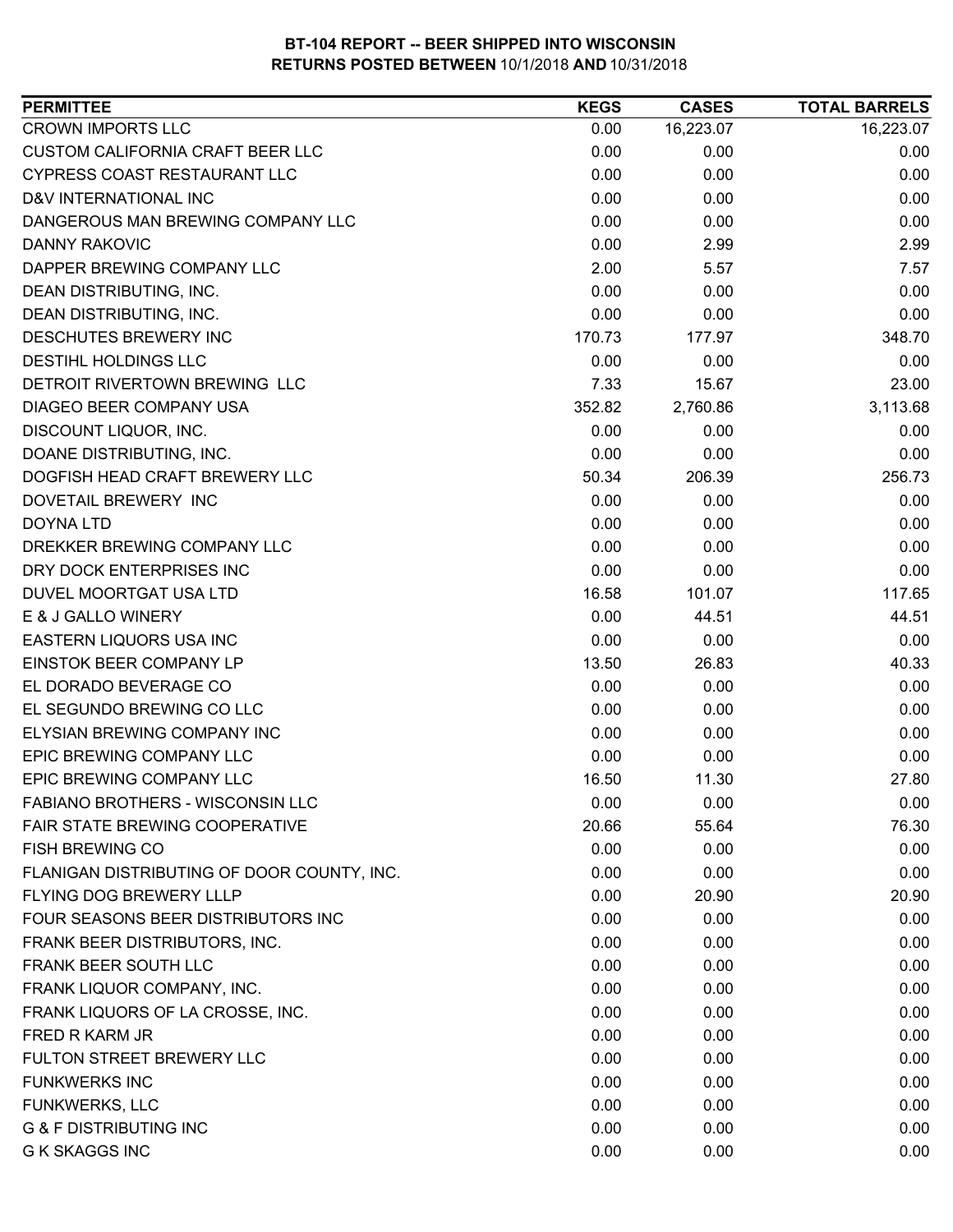| <b>PERMITTEE</b>                                  | <b>KEGS</b> | <b>CASES</b> | <b>TOTAL BARRELS</b> |
|---------------------------------------------------|-------------|--------------|----------------------|
| <b>GARY'S CORPORATION OF OAK CREEK</b>            | 0.00        | 0.00         | 0.00                 |
| <b>GELOSO BEVERAGE GROUP LLC</b>                  | 0.00        | 0.00         | 0.00                 |
| GENERAL BEER DISTRIBUTORS CO.                     | 0.00        | 0.00         | 0.00                 |
| GENERAL BEER DISTRIBUTORS CO. - MILWAUKEE         | 0.00        | 0.00         | 0.00                 |
| <b>GENERAL BEER-NORTHEAST INC</b>                 | 0.00        | 0.00         | 0.00                 |
| <b>GENERAL BEER-NORTHEAST INC</b>                 | 0.00        | 0.00         | 0.00                 |
| GENERAL BEER-NORTHWEST, INC.                      | 0.00        | 0.00         | 0.00                 |
| GENERAL BEER-NORTHWEST, INC.                      | 0.00        | 0.00         | 0.00                 |
| GENERAL BEER-NORTHWEST, INC.                      | 0.00        | 0.00         | 0.00                 |
| GENERAL BEVERAGE SALES CO.                        | 0.00        | 0.00         | 0.00                 |
| GENERAL BEVERAGE SALES CO. -- OSHKOSH             | 0.00        | 0.00         | 0.00                 |
| GENERAL BEVERAGE SALES CO.-MILWAUKEE              | 0.00        | 0.00         | 0.00                 |
| <b>GEORGE BOZIC JR</b>                            | 17.18       | 0.00         | 17.18                |
| <b>GFY LIBATIONS LLC</b>                          | 0.00        | 0.00         | 0.00                 |
| <b>GIGANTIC BREWING COMPANY LLC</b>               | 0.30        | 0.00         | 0.30                 |
| <b>GLOBAL VILLAGE IMPORTS LLC</b>                 | 0.00        | 8.12         | 8.12                 |
| <b>GLORIA R RAGSDALE</b>                          | 0.00        | 0.00         | 0.00                 |
| <b>GMB PARTNERS LLC</b>                           | 27.17       | 80.32        | 107.49               |
| <b>GREAT CENTRAL BREWING LLC</b>                  | 0.00        | 0.00         | 0.00                 |
| <b>GREGORY S HARDMAN</b>                          | 0.00        | 4.52         | 4.52                 |
| <b>GRIMM BROTHERS BREWHOUSE LLC</b>               | 0.00        | 0.00         | 0.00                 |
| <b>GTBC LLC</b>                                   | 0.00        | 0.00         | 0.00                 |
| H C FOODS CO LTD                                  | 0.00        | 9.65         | 9.65                 |
| HAILSTORM BREWING CO LLC                          | 0.00        | 0.00         | 0.00                 |
| <b>HALES ALES LTD</b>                             | 0.00        | 0.00         | 0.00                 |
| HARPOON DISTRIBUTING COMPANY                      | 5.08        | 15.24        | 20.32                |
| <b>HARRIS BREWING LLC</b>                         | 0.00        | 0.00         | 0.00                 |
| HEINEKEN USA INCORPORATED                         | 140.23      | 2,383.38     | 2,523.61             |
| HENDRICKS BEVERAGE, INC.                          | 0.00        | 0.00         | 0.00                 |
| HOFBRAUHAUS OF AMERICA, LLC                       | 80.28       | 1.08         | 81.36                |
| <b>HOME BREW MART INC</b>                         | 37.66       | 14.76        | 52.42                |
| HOP BUTCHER FOR THE WORLD LLC                     | 0.00        | 0.00         | 0.00                 |
| <b>HOPS AND GRAIN LLC</b>                         | 0.30        | 0.00         | 0.30                 |
| HUMBOLDT STREET COLLECTIVE LLC                    | 0.00        | 0.00         | 0.00                 |
| HYDRA BEER COMPANY LLC                            | 0.00        | 0.00         | 0.00                 |
| <b>ILLYRIAN IMPORT INC</b>                        | 0.00        | 0.00         | 0.00                 |
| INDEED BREWING COMPANY LLC                        | 16.51       | 15.87        | 32.38                |
| INDIAN PEAKS BREWING COMPANY                      | 0.00        | 0.00         | 0.00                 |
| <b>INTERNATIONAL DISTILLERS &amp; VINTERS LTD</b> | 0.00        | 31.23        | 31.23                |
| <b>INTERTRADE USA COMPANY</b>                     | 0.00        | 0.00         | 0.00                 |
| <b>IRENE WAGNER</b>                               | 4.26        | 0.00         | 4.26                 |
| <b>IRON HORSE BEVERAGE LLC</b>                    | 0.00        | 0.00         | 0.00                 |
| <b>ISLAND CITY BREWING COMPANY LLC</b>            | 5.35        | 0.00         | 5.35                 |
| <b>JAW PROPERTIES LLC</b>                         | 0.00        | 0.00         | 0.00                 |
| <b>JBR BREWING LLC</b>                            | 0.00        | 10.45        | 10.45                |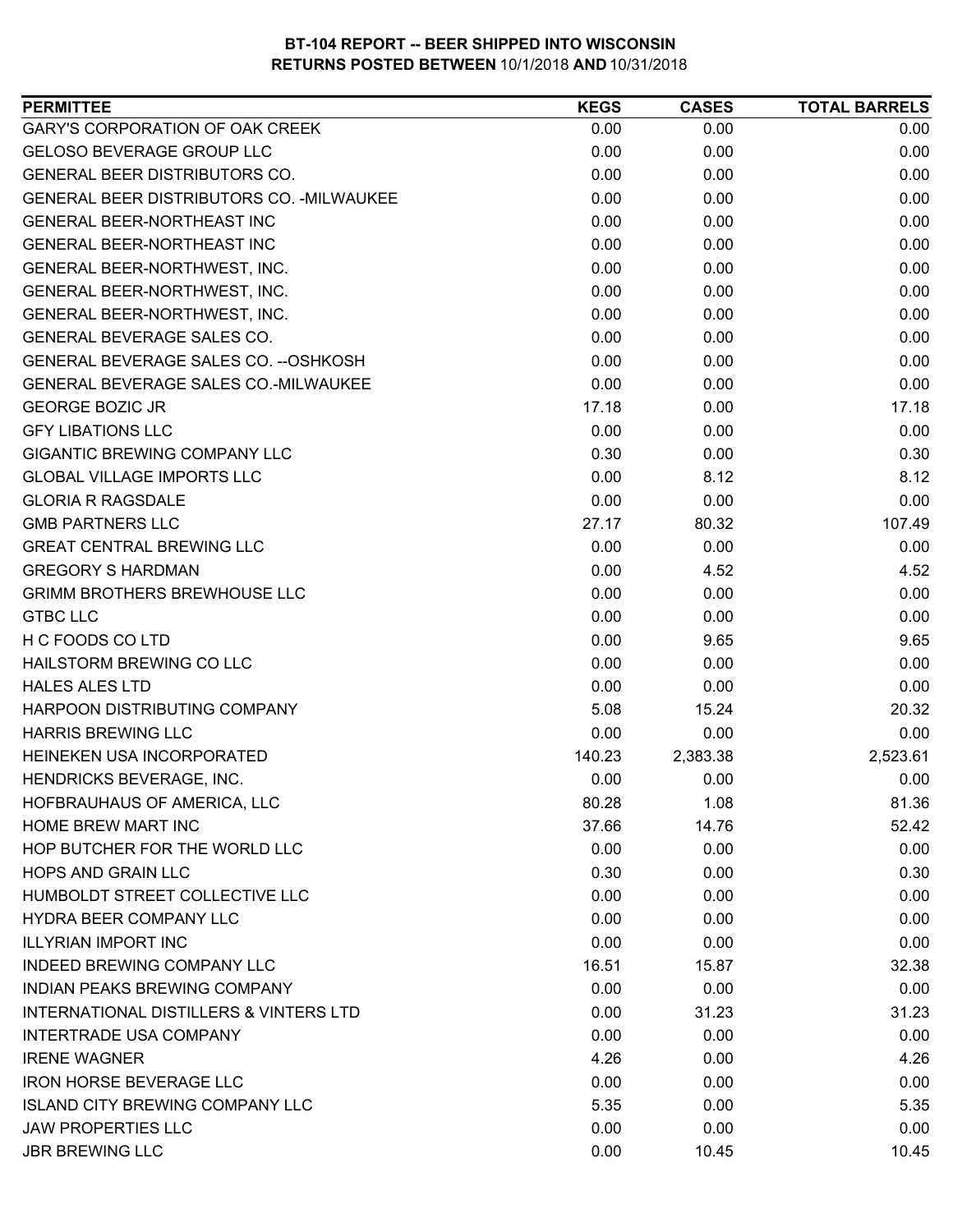| <b>PERMITTEE</b>                      | <b>KEGS</b> | <b>CASES</b> | <b>TOTAL BARRELS</b> |
|---------------------------------------|-------------|--------------|----------------------|
| <b>JDZ INC</b>                        | 0.00        | 0.00         | 0.00                 |
| JOHNSON BROTHERS OF WISCONSIN INC     | 0.00        | 0.00         | 0.00                 |
| <b>JOSHUA DETH</b>                    | 41.50       | 157.48       | 198.98               |
| JUNKYARD BREWING COMPANY LLC          | 0.00        | 0.00         | 0.00                 |
| KAY BEER DISTRIBUTING, INC.           | 0.00        | 0.00         | 0.00                 |
| KEWEENAW BREWING CO LLC               | 51.00       | 39.92        | 90.92                |
| KOJIMA & INTERNATIONAL ASSOCIATES INC | 0.00        | 0.00         | 0.00                 |
| KREBS BREWING CO., INC.               | 2.70        | 5.80         | 8.50                 |
| KUHNHENN BREWING CO LLC               | 0.00        | 0.00         | 0.00                 |
| KYSELA PERE ET FILS LTD               | 0.00        | 0.00         | 0.00                 |
| LA CROSSE BEVERAGE LLC                | 0.00        | 0.00         | 0.00                 |
| LABATT USA OPERATING CO LLC           | 8.00        | 1,132.41     | 1,140.41             |
| <b>LAGUNITAS BREWING CO</b>           | 134.00      | 332.20       | 466.20               |
| LAKE SUPERIOR BREWING CO LLC          | 17.17       | 22.43        | 39.60                |
| LARRY'S DISTRIBUTING CO., INC.        | 0.00        | 0.00         | 0.00                 |
| LEE BEVERAGE OF WISCONSIN LLC         | 0.00        | 0.00         | 0.00                 |
| LEE BEVERAGE OF WISCONSIN LLC         | 0.00        | 0.00         | 0.00                 |
| LEE BEVERAGE OF WISCONSIN LLC         | 0.00        | 0.00         | 0.00                 |
| LEFT COAST BREWING CO                 | 5.66        | 5.27         | 10.93                |
| LENA BEVERAGE COMPANY                 | 2.67        | 0.00         | 2.67                 |
| LIFT BRIDGE BREWING TECHNOLOGIES LLC  | 27.02       | 44.14        | 71.16                |
| LOUIS GLUNZ BEER INC                  | 5.11        | 60.50        | 65.61                |
| <b>LUPULIN BREWING LLC</b>            | 0.83        | 0.51         | 1.34                 |
| MAINE BEER COMPANY, LLC               | 13.33       | 20.70        | 34.03                |
| <b>MANKATO BREWERY LLC</b>            | 0.00        | 0.00         | 0.00                 |
| MANNEKEN-BRUSSEL IMPORTS INC          | 0.68        | 12.26        | 12.94                |
| MARK ANTHONY BRANDS INC               | 0.00        | 3,569.74     | 3,569.74             |
| MASSACHUSETTS BEVERAGE ALLIANCE LLC   | 0.00        | 0.00         | 0.00                 |
| MERCENARY BREWERY & DISTILLERY LLC    | 0.00        | 0.00         | 0.00                 |
| MERCHANT DU VIN CORPORATION           | 20.61       | 60.36        | 80.97                |
| METROPOLITAN BREWING LLC              | 0.00        | 0.00         | 0.00                 |
| <b>MHW LTD</b>                        | 2.56        | 30.47        | 33.03                |
| MICHAEL G ANSAY                       | 0.00        | 0.00         | 0.00                 |
| MICHAUD DISTRIBUTING INC              | 0.00        | 0.00         | 0.00                 |
| MIKERPHONE BREWING LLC                | 0.00        | 0.00         | 0.00                 |
| <b>MILLERCOORS LLC</b>                | 1,860.50    | 22,380.66    | 24,241.16            |
| MILLSTREAM INVESTMENTS INC            | 0.00        | 0.00         | 0.00                 |
| MOOIST BREWING LLC                    | 0.00        | 0.00         | 0.00                 |
| MOTHER LODE BREWING LLC               | 0.00        | 0.00         | 0.00                 |
| MUTUAL WHOLESALE LIQUOR INC           | 0.00        | 0.00         | 0.00                 |
| <b>NARWHAL LLC</b>                    | 0.00        | 0.00         | 0.00                 |
| <b>NDC SYSTEMS LP</b>                 | 80.66       | 0.00         | 80.66                |
| NEBRASKA BREWING CO INC               | 3.00        | 6.53         | 9.53                 |
| NEW BELGIUM BREWING COMPANY INC       | 159.67      | 693.41       | 853.08               |
| NEW HOLLAND BREWING CO LLC            | 0.00        | 0.00         | 0.00                 |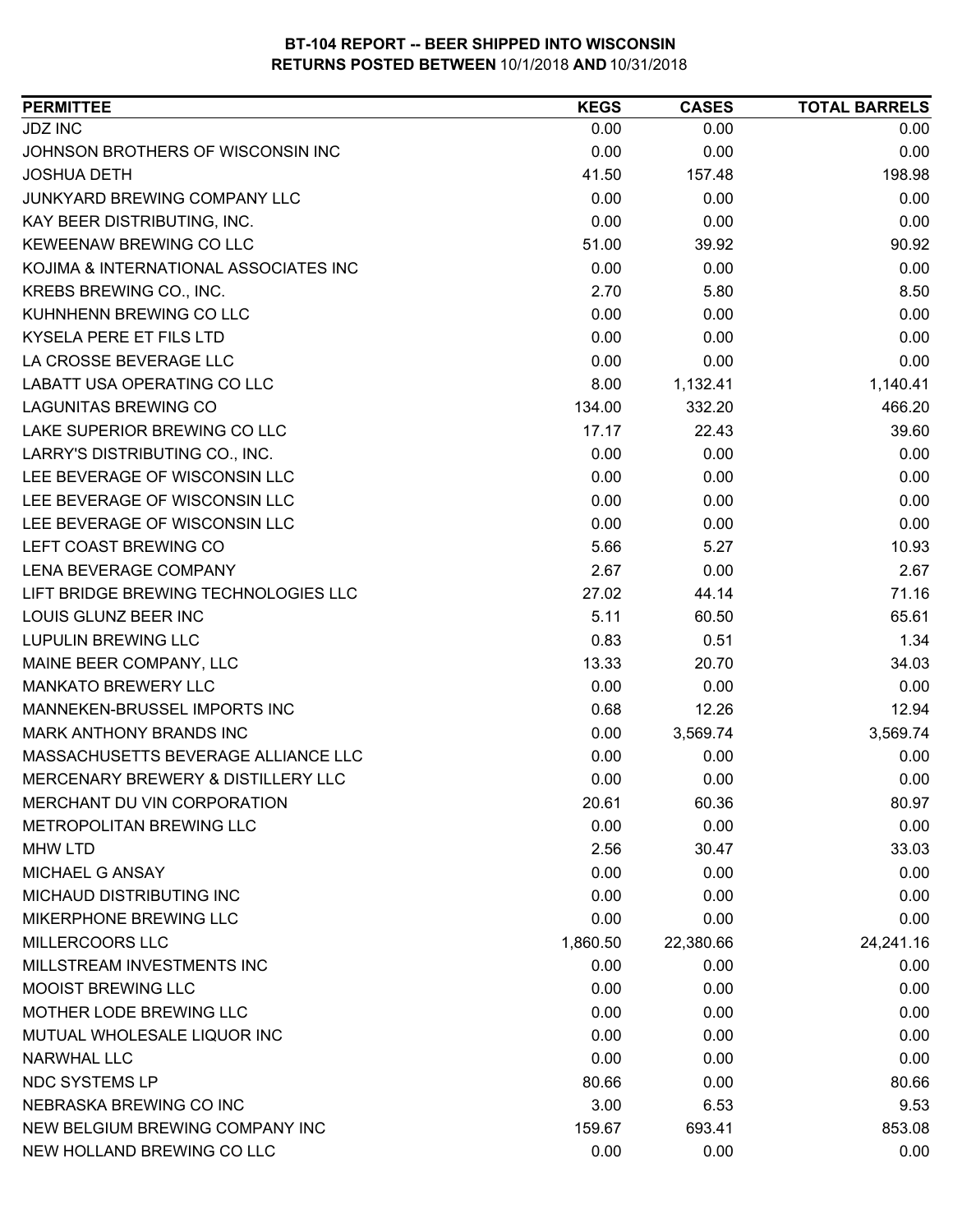| NINKASI BREWERY LLC<br>0.00<br>0.00<br>0.00<br>NOELKE DISTRIBUTORS, INC.<br>0.00<br>0.00<br>0.00<br>NORTH COAST BREWING CO INC<br>9.17<br>24.77<br>15.60<br>NORTHERN UNITED BREWING COMPANY, LLC<br>0.00<br>0.00<br>0.00<br>0.00<br>0.00<br>0.00<br>NORTHWEST BEVERAGES, INC.<br>NOUVEAU VENTURES LLC<br>0.00<br>0.00<br>0.00<br>ODELL BREWING COMPANY<br>144.61<br>43.00<br>101.61<br>7.61<br>OFF-KILTER BREWING INC<br>3.25<br>4.36<br>6.82<br>OREGON BREWING COMPANY INC<br>35.44<br>42.26<br>OTHER HALF BREWING COMPANY<br>0.00<br>0.00<br>0.00<br>0.00<br>0.00<br>0.00<br>OTT SCHWEITZER DISTRIBUTORSHIP, INC.<br>PABST BREWING COMPANY LLC<br>45.00<br>345.72<br>390.72<br>0.00<br>PALS BREWING COMPANY, LLC<br>0.00<br>0.00<br>PAMPA BEVERAGES LLC<br>0.00<br>0.00<br>0.00<br>0.00<br>PARADOX BEER COMPANY INC<br>0.00<br>0.00<br>PARK RIDGE DISTRIBUTING, INC.<br>0.00<br>0.00<br>0.00<br>0.00<br>PATERNO IMPORTS LTD<br>0.00<br>0.00<br>PAULANER USA LLC<br>138.72<br>338.48<br>199.76<br>PECATONICA BEER COMPANY LLC<br>0.00<br>0.00<br>0.00<br>PEHLER DISTRIBUTING, INC.<br>0.00<br>0.00<br>0.00<br>0.00<br>PERENNIAL PARTNERS LLC<br>0.00<br>0.00<br>PFRIEM BREWING COMPANY LLC<br>0.00<br>0.00<br>0.00<br>PHIL KNUTSEN<br>0.00<br>0.00<br>0.00<br>PHILLIPS WINE COMPANY<br>0.00<br>0.00<br>0.00<br>PIPEWORKS PRODUCTION LLC<br>0.00<br>0.00<br>0.00<br>PRAIRIE KRAFTS INC<br>0.00<br>0.00<br>0.00<br>PROST BREWING COMPANY LLC<br>0.00<br>5.22<br>5.22<br>RATAS WHOLESALE LIQUOR COMPANY<br>0.00<br>0.00<br>0.00<br>0.00<br>0.00<br>0.00<br><b>RAVEN BRANDS INC</b><br>43.83<br>236.77<br>280.60<br>RICHARD D KATECHIS<br>S & H INDEPENDENT PREMIUM BRANDS LLC<br>26.49<br>26.49<br>0.00<br>S. & S. DISTRIBUTING, INC.<br>0.00<br>0.00<br>0.00<br>0.00<br>0.00<br>SAPPORO USA INC<br>0.00<br>SAUGATUCK BREWING COMPANY INC<br>7.17<br>63.80<br>56.63<br>0.34<br><b>SHANE WELCH</b><br>18.20<br>18.54<br>SHELTON BROTHERS INC<br>0.00<br>0.00<br>0.00<br>SHORTS BREWING COMPANY<br>11.33<br>30.36<br>41.69<br>SIERRA NEVADA BREWING COMPANY<br>639.16<br>696.60<br>57.44<br>SINGHA NORTH AMERICA INC<br>0.00<br>0.00<br>0.00<br>SOLEMN OATH BREWERY LLC<br>0.00<br>0.00<br>0.00<br>SOUTHERN GRIST BREWING COMPANY<br>16.00<br>3.00<br>19.00<br>SOUTHERN TIER BREWING COMPANY LLC<br>13.32<br>68.00<br>54.68<br>0.00<br>SP3 LLC<br>0.00<br>0.00<br>SRB OPERATIONS LLC<br>0.00<br>0.00<br>0.00<br>ST KILLIAN IMPORTING CO INC<br>399.84<br>72.08<br>327.76 | <b>PERMITTEE</b> | <b>KEGS</b> | <b>CASES</b> | <b>TOTAL BARRELS</b> |
|----------------------------------------------------------------------------------------------------------------------------------------------------------------------------------------------------------------------------------------------------------------------------------------------------------------------------------------------------------------------------------------------------------------------------------------------------------------------------------------------------------------------------------------------------------------------------------------------------------------------------------------------------------------------------------------------------------------------------------------------------------------------------------------------------------------------------------------------------------------------------------------------------------------------------------------------------------------------------------------------------------------------------------------------------------------------------------------------------------------------------------------------------------------------------------------------------------------------------------------------------------------------------------------------------------------------------------------------------------------------------------------------------------------------------------------------------------------------------------------------------------------------------------------------------------------------------------------------------------------------------------------------------------------------------------------------------------------------------------------------------------------------------------------------------------------------------------------------------------------------------------------------------------------------------------------------------------------------------------------------------------------------------------------------------------------------------------------------------------------------------------------------------------------------------------------------------------------------------------------------------------------------------------------------------------------------------------------------------------------------------------------------------------------------------------------------------------------------|------------------|-------------|--------------|----------------------|
|                                                                                                                                                                                                                                                                                                                                                                                                                                                                                                                                                                                                                                                                                                                                                                                                                                                                                                                                                                                                                                                                                                                                                                                                                                                                                                                                                                                                                                                                                                                                                                                                                                                                                                                                                                                                                                                                                                                                                                                                                                                                                                                                                                                                                                                                                                                                                                                                                                                                      |                  |             |              |                      |
|                                                                                                                                                                                                                                                                                                                                                                                                                                                                                                                                                                                                                                                                                                                                                                                                                                                                                                                                                                                                                                                                                                                                                                                                                                                                                                                                                                                                                                                                                                                                                                                                                                                                                                                                                                                                                                                                                                                                                                                                                                                                                                                                                                                                                                                                                                                                                                                                                                                                      |                  |             |              |                      |
|                                                                                                                                                                                                                                                                                                                                                                                                                                                                                                                                                                                                                                                                                                                                                                                                                                                                                                                                                                                                                                                                                                                                                                                                                                                                                                                                                                                                                                                                                                                                                                                                                                                                                                                                                                                                                                                                                                                                                                                                                                                                                                                                                                                                                                                                                                                                                                                                                                                                      |                  |             |              |                      |
|                                                                                                                                                                                                                                                                                                                                                                                                                                                                                                                                                                                                                                                                                                                                                                                                                                                                                                                                                                                                                                                                                                                                                                                                                                                                                                                                                                                                                                                                                                                                                                                                                                                                                                                                                                                                                                                                                                                                                                                                                                                                                                                                                                                                                                                                                                                                                                                                                                                                      |                  |             |              |                      |
|                                                                                                                                                                                                                                                                                                                                                                                                                                                                                                                                                                                                                                                                                                                                                                                                                                                                                                                                                                                                                                                                                                                                                                                                                                                                                                                                                                                                                                                                                                                                                                                                                                                                                                                                                                                                                                                                                                                                                                                                                                                                                                                                                                                                                                                                                                                                                                                                                                                                      |                  |             |              |                      |
|                                                                                                                                                                                                                                                                                                                                                                                                                                                                                                                                                                                                                                                                                                                                                                                                                                                                                                                                                                                                                                                                                                                                                                                                                                                                                                                                                                                                                                                                                                                                                                                                                                                                                                                                                                                                                                                                                                                                                                                                                                                                                                                                                                                                                                                                                                                                                                                                                                                                      |                  |             |              |                      |
|                                                                                                                                                                                                                                                                                                                                                                                                                                                                                                                                                                                                                                                                                                                                                                                                                                                                                                                                                                                                                                                                                                                                                                                                                                                                                                                                                                                                                                                                                                                                                                                                                                                                                                                                                                                                                                                                                                                                                                                                                                                                                                                                                                                                                                                                                                                                                                                                                                                                      |                  |             |              |                      |
|                                                                                                                                                                                                                                                                                                                                                                                                                                                                                                                                                                                                                                                                                                                                                                                                                                                                                                                                                                                                                                                                                                                                                                                                                                                                                                                                                                                                                                                                                                                                                                                                                                                                                                                                                                                                                                                                                                                                                                                                                                                                                                                                                                                                                                                                                                                                                                                                                                                                      |                  |             |              |                      |
|                                                                                                                                                                                                                                                                                                                                                                                                                                                                                                                                                                                                                                                                                                                                                                                                                                                                                                                                                                                                                                                                                                                                                                                                                                                                                                                                                                                                                                                                                                                                                                                                                                                                                                                                                                                                                                                                                                                                                                                                                                                                                                                                                                                                                                                                                                                                                                                                                                                                      |                  |             |              |                      |
|                                                                                                                                                                                                                                                                                                                                                                                                                                                                                                                                                                                                                                                                                                                                                                                                                                                                                                                                                                                                                                                                                                                                                                                                                                                                                                                                                                                                                                                                                                                                                                                                                                                                                                                                                                                                                                                                                                                                                                                                                                                                                                                                                                                                                                                                                                                                                                                                                                                                      |                  |             |              |                      |
|                                                                                                                                                                                                                                                                                                                                                                                                                                                                                                                                                                                                                                                                                                                                                                                                                                                                                                                                                                                                                                                                                                                                                                                                                                                                                                                                                                                                                                                                                                                                                                                                                                                                                                                                                                                                                                                                                                                                                                                                                                                                                                                                                                                                                                                                                                                                                                                                                                                                      |                  |             |              |                      |
|                                                                                                                                                                                                                                                                                                                                                                                                                                                                                                                                                                                                                                                                                                                                                                                                                                                                                                                                                                                                                                                                                                                                                                                                                                                                                                                                                                                                                                                                                                                                                                                                                                                                                                                                                                                                                                                                                                                                                                                                                                                                                                                                                                                                                                                                                                                                                                                                                                                                      |                  |             |              |                      |
|                                                                                                                                                                                                                                                                                                                                                                                                                                                                                                                                                                                                                                                                                                                                                                                                                                                                                                                                                                                                                                                                                                                                                                                                                                                                                                                                                                                                                                                                                                                                                                                                                                                                                                                                                                                                                                                                                                                                                                                                                                                                                                                                                                                                                                                                                                                                                                                                                                                                      |                  |             |              |                      |
|                                                                                                                                                                                                                                                                                                                                                                                                                                                                                                                                                                                                                                                                                                                                                                                                                                                                                                                                                                                                                                                                                                                                                                                                                                                                                                                                                                                                                                                                                                                                                                                                                                                                                                                                                                                                                                                                                                                                                                                                                                                                                                                                                                                                                                                                                                                                                                                                                                                                      |                  |             |              |                      |
|                                                                                                                                                                                                                                                                                                                                                                                                                                                                                                                                                                                                                                                                                                                                                                                                                                                                                                                                                                                                                                                                                                                                                                                                                                                                                                                                                                                                                                                                                                                                                                                                                                                                                                                                                                                                                                                                                                                                                                                                                                                                                                                                                                                                                                                                                                                                                                                                                                                                      |                  |             |              |                      |
|                                                                                                                                                                                                                                                                                                                                                                                                                                                                                                                                                                                                                                                                                                                                                                                                                                                                                                                                                                                                                                                                                                                                                                                                                                                                                                                                                                                                                                                                                                                                                                                                                                                                                                                                                                                                                                                                                                                                                                                                                                                                                                                                                                                                                                                                                                                                                                                                                                                                      |                  |             |              |                      |
|                                                                                                                                                                                                                                                                                                                                                                                                                                                                                                                                                                                                                                                                                                                                                                                                                                                                                                                                                                                                                                                                                                                                                                                                                                                                                                                                                                                                                                                                                                                                                                                                                                                                                                                                                                                                                                                                                                                                                                                                                                                                                                                                                                                                                                                                                                                                                                                                                                                                      |                  |             |              |                      |
|                                                                                                                                                                                                                                                                                                                                                                                                                                                                                                                                                                                                                                                                                                                                                                                                                                                                                                                                                                                                                                                                                                                                                                                                                                                                                                                                                                                                                                                                                                                                                                                                                                                                                                                                                                                                                                                                                                                                                                                                                                                                                                                                                                                                                                                                                                                                                                                                                                                                      |                  |             |              |                      |
|                                                                                                                                                                                                                                                                                                                                                                                                                                                                                                                                                                                                                                                                                                                                                                                                                                                                                                                                                                                                                                                                                                                                                                                                                                                                                                                                                                                                                                                                                                                                                                                                                                                                                                                                                                                                                                                                                                                                                                                                                                                                                                                                                                                                                                                                                                                                                                                                                                                                      |                  |             |              |                      |
|                                                                                                                                                                                                                                                                                                                                                                                                                                                                                                                                                                                                                                                                                                                                                                                                                                                                                                                                                                                                                                                                                                                                                                                                                                                                                                                                                                                                                                                                                                                                                                                                                                                                                                                                                                                                                                                                                                                                                                                                                                                                                                                                                                                                                                                                                                                                                                                                                                                                      |                  |             |              |                      |
|                                                                                                                                                                                                                                                                                                                                                                                                                                                                                                                                                                                                                                                                                                                                                                                                                                                                                                                                                                                                                                                                                                                                                                                                                                                                                                                                                                                                                                                                                                                                                                                                                                                                                                                                                                                                                                                                                                                                                                                                                                                                                                                                                                                                                                                                                                                                                                                                                                                                      |                  |             |              |                      |
|                                                                                                                                                                                                                                                                                                                                                                                                                                                                                                                                                                                                                                                                                                                                                                                                                                                                                                                                                                                                                                                                                                                                                                                                                                                                                                                                                                                                                                                                                                                                                                                                                                                                                                                                                                                                                                                                                                                                                                                                                                                                                                                                                                                                                                                                                                                                                                                                                                                                      |                  |             |              |                      |
|                                                                                                                                                                                                                                                                                                                                                                                                                                                                                                                                                                                                                                                                                                                                                                                                                                                                                                                                                                                                                                                                                                                                                                                                                                                                                                                                                                                                                                                                                                                                                                                                                                                                                                                                                                                                                                                                                                                                                                                                                                                                                                                                                                                                                                                                                                                                                                                                                                                                      |                  |             |              |                      |
|                                                                                                                                                                                                                                                                                                                                                                                                                                                                                                                                                                                                                                                                                                                                                                                                                                                                                                                                                                                                                                                                                                                                                                                                                                                                                                                                                                                                                                                                                                                                                                                                                                                                                                                                                                                                                                                                                                                                                                                                                                                                                                                                                                                                                                                                                                                                                                                                                                                                      |                  |             |              |                      |
|                                                                                                                                                                                                                                                                                                                                                                                                                                                                                                                                                                                                                                                                                                                                                                                                                                                                                                                                                                                                                                                                                                                                                                                                                                                                                                                                                                                                                                                                                                                                                                                                                                                                                                                                                                                                                                                                                                                                                                                                                                                                                                                                                                                                                                                                                                                                                                                                                                                                      |                  |             |              |                      |
|                                                                                                                                                                                                                                                                                                                                                                                                                                                                                                                                                                                                                                                                                                                                                                                                                                                                                                                                                                                                                                                                                                                                                                                                                                                                                                                                                                                                                                                                                                                                                                                                                                                                                                                                                                                                                                                                                                                                                                                                                                                                                                                                                                                                                                                                                                                                                                                                                                                                      |                  |             |              |                      |
|                                                                                                                                                                                                                                                                                                                                                                                                                                                                                                                                                                                                                                                                                                                                                                                                                                                                                                                                                                                                                                                                                                                                                                                                                                                                                                                                                                                                                                                                                                                                                                                                                                                                                                                                                                                                                                                                                                                                                                                                                                                                                                                                                                                                                                                                                                                                                                                                                                                                      |                  |             |              |                      |
|                                                                                                                                                                                                                                                                                                                                                                                                                                                                                                                                                                                                                                                                                                                                                                                                                                                                                                                                                                                                                                                                                                                                                                                                                                                                                                                                                                                                                                                                                                                                                                                                                                                                                                                                                                                                                                                                                                                                                                                                                                                                                                                                                                                                                                                                                                                                                                                                                                                                      |                  |             |              |                      |
|                                                                                                                                                                                                                                                                                                                                                                                                                                                                                                                                                                                                                                                                                                                                                                                                                                                                                                                                                                                                                                                                                                                                                                                                                                                                                                                                                                                                                                                                                                                                                                                                                                                                                                                                                                                                                                                                                                                                                                                                                                                                                                                                                                                                                                                                                                                                                                                                                                                                      |                  |             |              |                      |
|                                                                                                                                                                                                                                                                                                                                                                                                                                                                                                                                                                                                                                                                                                                                                                                                                                                                                                                                                                                                                                                                                                                                                                                                                                                                                                                                                                                                                                                                                                                                                                                                                                                                                                                                                                                                                                                                                                                                                                                                                                                                                                                                                                                                                                                                                                                                                                                                                                                                      |                  |             |              |                      |
|                                                                                                                                                                                                                                                                                                                                                                                                                                                                                                                                                                                                                                                                                                                                                                                                                                                                                                                                                                                                                                                                                                                                                                                                                                                                                                                                                                                                                                                                                                                                                                                                                                                                                                                                                                                                                                                                                                                                                                                                                                                                                                                                                                                                                                                                                                                                                                                                                                                                      |                  |             |              |                      |
|                                                                                                                                                                                                                                                                                                                                                                                                                                                                                                                                                                                                                                                                                                                                                                                                                                                                                                                                                                                                                                                                                                                                                                                                                                                                                                                                                                                                                                                                                                                                                                                                                                                                                                                                                                                                                                                                                                                                                                                                                                                                                                                                                                                                                                                                                                                                                                                                                                                                      |                  |             |              |                      |
|                                                                                                                                                                                                                                                                                                                                                                                                                                                                                                                                                                                                                                                                                                                                                                                                                                                                                                                                                                                                                                                                                                                                                                                                                                                                                                                                                                                                                                                                                                                                                                                                                                                                                                                                                                                                                                                                                                                                                                                                                                                                                                                                                                                                                                                                                                                                                                                                                                                                      |                  |             |              |                      |
|                                                                                                                                                                                                                                                                                                                                                                                                                                                                                                                                                                                                                                                                                                                                                                                                                                                                                                                                                                                                                                                                                                                                                                                                                                                                                                                                                                                                                                                                                                                                                                                                                                                                                                                                                                                                                                                                                                                                                                                                                                                                                                                                                                                                                                                                                                                                                                                                                                                                      |                  |             |              |                      |
|                                                                                                                                                                                                                                                                                                                                                                                                                                                                                                                                                                                                                                                                                                                                                                                                                                                                                                                                                                                                                                                                                                                                                                                                                                                                                                                                                                                                                                                                                                                                                                                                                                                                                                                                                                                                                                                                                                                                                                                                                                                                                                                                                                                                                                                                                                                                                                                                                                                                      |                  |             |              |                      |
|                                                                                                                                                                                                                                                                                                                                                                                                                                                                                                                                                                                                                                                                                                                                                                                                                                                                                                                                                                                                                                                                                                                                                                                                                                                                                                                                                                                                                                                                                                                                                                                                                                                                                                                                                                                                                                                                                                                                                                                                                                                                                                                                                                                                                                                                                                                                                                                                                                                                      |                  |             |              |                      |
|                                                                                                                                                                                                                                                                                                                                                                                                                                                                                                                                                                                                                                                                                                                                                                                                                                                                                                                                                                                                                                                                                                                                                                                                                                                                                                                                                                                                                                                                                                                                                                                                                                                                                                                                                                                                                                                                                                                                                                                                                                                                                                                                                                                                                                                                                                                                                                                                                                                                      |                  |             |              |                      |
|                                                                                                                                                                                                                                                                                                                                                                                                                                                                                                                                                                                                                                                                                                                                                                                                                                                                                                                                                                                                                                                                                                                                                                                                                                                                                                                                                                                                                                                                                                                                                                                                                                                                                                                                                                                                                                                                                                                                                                                                                                                                                                                                                                                                                                                                                                                                                                                                                                                                      |                  |             |              |                      |
|                                                                                                                                                                                                                                                                                                                                                                                                                                                                                                                                                                                                                                                                                                                                                                                                                                                                                                                                                                                                                                                                                                                                                                                                                                                                                                                                                                                                                                                                                                                                                                                                                                                                                                                                                                                                                                                                                                                                                                                                                                                                                                                                                                                                                                                                                                                                                                                                                                                                      |                  |             |              |                      |
|                                                                                                                                                                                                                                                                                                                                                                                                                                                                                                                                                                                                                                                                                                                                                                                                                                                                                                                                                                                                                                                                                                                                                                                                                                                                                                                                                                                                                                                                                                                                                                                                                                                                                                                                                                                                                                                                                                                                                                                                                                                                                                                                                                                                                                                                                                                                                                                                                                                                      |                  |             |              |                      |
|                                                                                                                                                                                                                                                                                                                                                                                                                                                                                                                                                                                                                                                                                                                                                                                                                                                                                                                                                                                                                                                                                                                                                                                                                                                                                                                                                                                                                                                                                                                                                                                                                                                                                                                                                                                                                                                                                                                                                                                                                                                                                                                                                                                                                                                                                                                                                                                                                                                                      |                  |             |              |                      |
|                                                                                                                                                                                                                                                                                                                                                                                                                                                                                                                                                                                                                                                                                                                                                                                                                                                                                                                                                                                                                                                                                                                                                                                                                                                                                                                                                                                                                                                                                                                                                                                                                                                                                                                                                                                                                                                                                                                                                                                                                                                                                                                                                                                                                                                                                                                                                                                                                                                                      |                  |             |              |                      |
|                                                                                                                                                                                                                                                                                                                                                                                                                                                                                                                                                                                                                                                                                                                                                                                                                                                                                                                                                                                                                                                                                                                                                                                                                                                                                                                                                                                                                                                                                                                                                                                                                                                                                                                                                                                                                                                                                                                                                                                                                                                                                                                                                                                                                                                                                                                                                                                                                                                                      |                  |             |              |                      |
|                                                                                                                                                                                                                                                                                                                                                                                                                                                                                                                                                                                                                                                                                                                                                                                                                                                                                                                                                                                                                                                                                                                                                                                                                                                                                                                                                                                                                                                                                                                                                                                                                                                                                                                                                                                                                                                                                                                                                                                                                                                                                                                                                                                                                                                                                                                                                                                                                                                                      |                  |             |              |                      |
|                                                                                                                                                                                                                                                                                                                                                                                                                                                                                                                                                                                                                                                                                                                                                                                                                                                                                                                                                                                                                                                                                                                                                                                                                                                                                                                                                                                                                                                                                                                                                                                                                                                                                                                                                                                                                                                                                                                                                                                                                                                                                                                                                                                                                                                                                                                                                                                                                                                                      |                  |             |              |                      |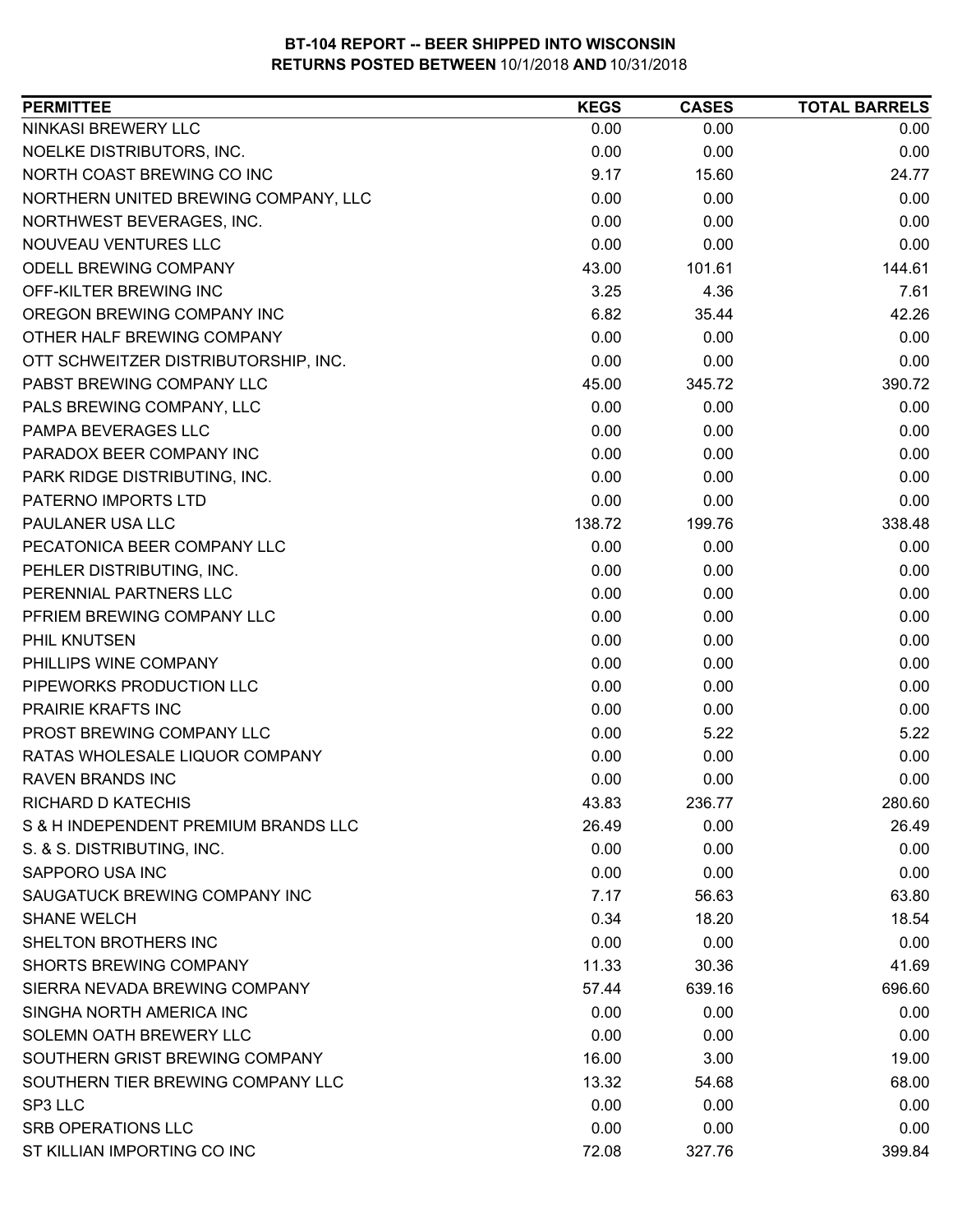| <b>PERMITTEE</b>                        | <b>KEGS</b> | <b>CASES</b> | <b>TOTAL BARRELS</b> |
|-----------------------------------------|-------------|--------------|----------------------|
| STANLEY STAWSKI DIST CO INC             | 1.87        | 49.58        | 51.45                |
| <b>STEVE CRIDER</b>                     | 0.00        | 0.00         | 0.00                 |
| STONE BREWING CO LLC                    | 52.34       | 196.97       | 249.31               |
| SUGAR CREEK ACQUISITION LLC             | 6.67        | 26.13        | 32.80                |
| SUMMIT BREWING COMPANY                  | 156.54      | 299.12       | 455.66               |
| SUN KING BREWING CO LLC                 | 0.33        | 0.00         | 0.33                 |
| <b>SUPERIOR BEVERAGES LLC</b>           | 0.00        | 0.00         | 0.00                 |
| <b>SURLY BREWING COMPANY</b>            | 155.56      | 174.72       | 330.28               |
| SURVILLE ENTERPRISES CORP               | 0.00        | 0.00         | 0.00                 |
| SYLWESTER KOLAKOWSKI                    | 0.00        | 0.00         | 0.00                 |
| TABLEBLUFF BREWING CO INC               | 0.00        | 0.00         | 0.00                 |
| <b>TAXMAN BREWING COMPANY LLC</b>       | 0.00        | 0.00         | 0.00                 |
| <b>TERRAPIN BEER COMPANY LLC</b>        | 170.62      | 195.24       | 365.86               |
| THE BROOKLYN BREWERY CORPORATION        | 0.00        | 0.00         | 0.00                 |
| THE BRUERY LLC                          | 4.17        | 4.37         | 8.54                 |
| THE CHURCH STREET BREWING COMPANY LLC   | 1.29        | 2.67         | 3.96                 |
| THE GAMBRINUS COMPANY                   | 49.00       | 74.03        | 123.03               |
| THE GREAT LAKES BREWING CO              | 61.16       | 62.69        | 123.85               |
| THE LIVERY INC                          | 0.00        | 0.00         | 0.00                 |
| THE R.S. LIPMAN COMPANY                 | 0.00        | 0.00         | 0.00                 |
| THE RARE BARREL LLC                     | 0.00        | 0.00         | 0.00                 |
| THE TRI CITY BREWING COMPANY            | 0.00        | 0.00         | 0.00                 |
| THREE FLOYDS BREWING LLC                | 421.47      | 540.99       | 962.46               |
| THREE WEAVERS BREWING COMPANY LLC       | 0.00        | 0.00         | 0.00                 |
| TIGHTHEAD BREWING COMPANY               | 0.84        | 5.76         | 6.60                 |
| <b>TODD FYTEN</b>                       | 0.00        | 0.00         | 0.00                 |
| <b>TOPPLING GOLIATH INC</b>             | 123.00      | 147.09       | 270.09               |
| <b>TORI-VERDI GROUP LLC</b>             | 0.00        | 0.00         | 0.00                 |
| TRIANGLE DISTRIBUTING COMPANY, INC.     | 0.00        | 0.00         | 0.00                 |
| TRI-MART COMPANY LLC                    | 0.00        | 0.00         | 0.00                 |
| <b>TROIKA BREWING COMPANY LLC</b>       | 0.00        | 0.00         | 0.00                 |
| TROPHY ON MAYWOOD LLC                   | 0.00        | 0.00         | 0.00                 |
| <b>TRUCKEE CRAFT BREWING</b>            | 0.00        | 0.00         | 0.00                 |
| TRVE BREWING COMPANY LLC                | 0.00        | 0.00         | 0.00                 |
| TWO BROTHERS BREWING COMPANY            | 1.00        | 17.13        | 18.13                |
| <b>UINTA BREWING COMPANY</b>            | 16.16       | 38.47        | 54.63                |
| UNITED STATES BEVERAGE LLC              | 0.00        | 118.06       | 118.06               |
| UNITED STATES DISTILLED PRODUCTS CO.    | 0.00        | 108.33       | 108.33               |
| UNITY VIBRATION LIVING KOMBUCHA TEA LLC | 3.00        | 7.59         | 10.59                |
| UPLAND BREWING COMPANY INC              | 0.00        | 0.00         | 0.00                 |
| UTAH BREWERS COOPERATIVE LC             | 5.66        | 85.94        | 91.60                |
| UTEPILS INVESTMENTS, LLC                | 0.00        | 0.00         | 0.00                 |
| <b>VERBOTEN LIMITED</b>                 | 0.00        | 0.00         | 0.00                 |
| VINO.COM LLC                            | 121.12      | 114.24       | 235.36               |
| WARSTEINER IMPORTERS AGENCY INC         | 0.00        | 6.71         | 6.71                 |